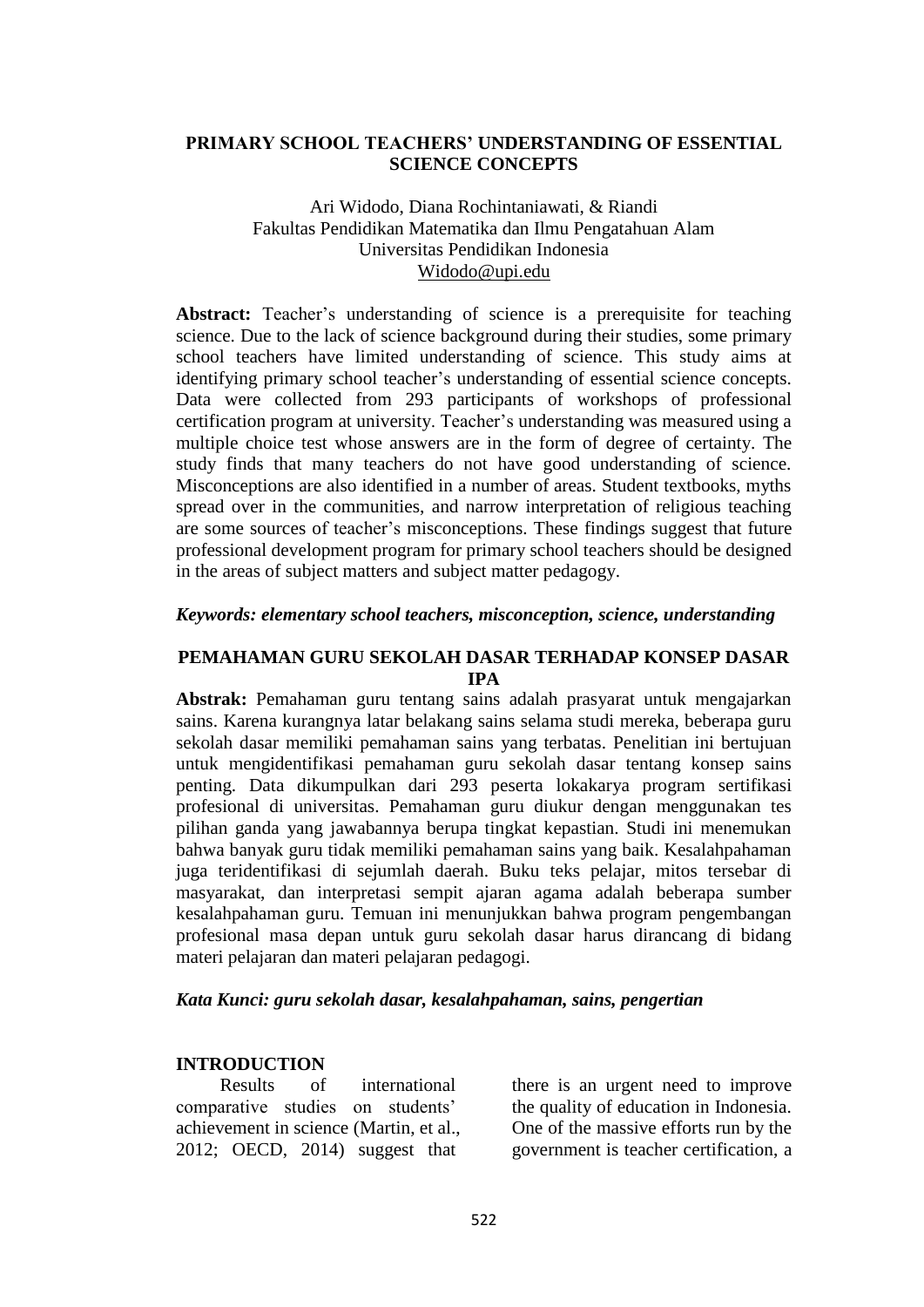program to improve teacher quality. Teacher certification program requires teachers to obtain a teaching certificate (Jalal et al., 2009; Republik Indonesia, 2005). Teacher certification program was designed to improve the quality of the teachers by attracting better teacher candidates, uplifting the competencies of the existing teachers, and improving the commitment of the teachers (Chang et al., 2014). As by the law certified teachers are given special allowance that doubles their income, teacher certification program increased the interest to be teachers and improve teachers' academic qualifications. Studies on the impact of the certification program, however, reported that the program brought little impact on the improvement of teachers' teaching practice (Chang et al., 2014).

One of key factors that determine teachers' teaching is their understanding of the content (Ball, Thames, & Phelps, 2008; Harlen, 1997). As stated in the Teachers and Lecturers Law (Republik Indonesia, 2005) understanding of content is one of four essential competencies for teachers. A teacher who does not have a good understanding of the content will not be able to deliver quality lessons (Daehler & Shinohara, 2001; Parker & Heywood, 2000; Rollnick, 2016). As part of the training for the obtainment of teacher certificate (popularly called Pendidikan dan Latihan Profesi Guru or PLPG) participants are received a session on content subject matter. Since primary school teachers are classroom teachers and they have to teach a number of subjects, the content of the training covers all of those subjects. As a consequence,

science is only given a small portion in the training.

The issue of primary school understanding of science is very complicated not only because they have to teach many subjects but also because of the variety of the teachers' education background. Indeed, the law prescribes teachers to have Sarjana Degree (four years education at the university) but the law also allow graduates of non-primary school teacher education (popularly called Pendidikan Guru Sekolah Dasar or PGSD) to be primary school teachers. Due to this "relatively open" recruitment system some primary school teachers do not have sufficient knowledge background in science. At the worst scenario, a primary school teacher may only learn science in the school (until year 10).

Indeed, there is no standard formula of minimum science requirement for primary school teachers, however, teachers at least need to have a good understanding of the basic concepts they are expected to teach (Appleton, 1995; Atwood, et al., 2010; Harlen, 1997; Krall, Lott, & Wymer, 2009). A number of studies reported that teacher' understanding of the content affect students' learning (Hill, Rowan, & Ball, 2005; Sadler, et al., 2013).

As documented by a number of studies, some teachers hold similar understanding with their students (Kerr, Beggs, & Murphy, 2006; Patrick & Tunnicliffe, 2010). Other studies (Kallery & Psillos, 2001; Tekkaya, Cakiroglu, & Ozkan, 2004) even documented misconception amongst primary school teachers. Teachers who hold misconception are not only unable to facilitate students' learning but they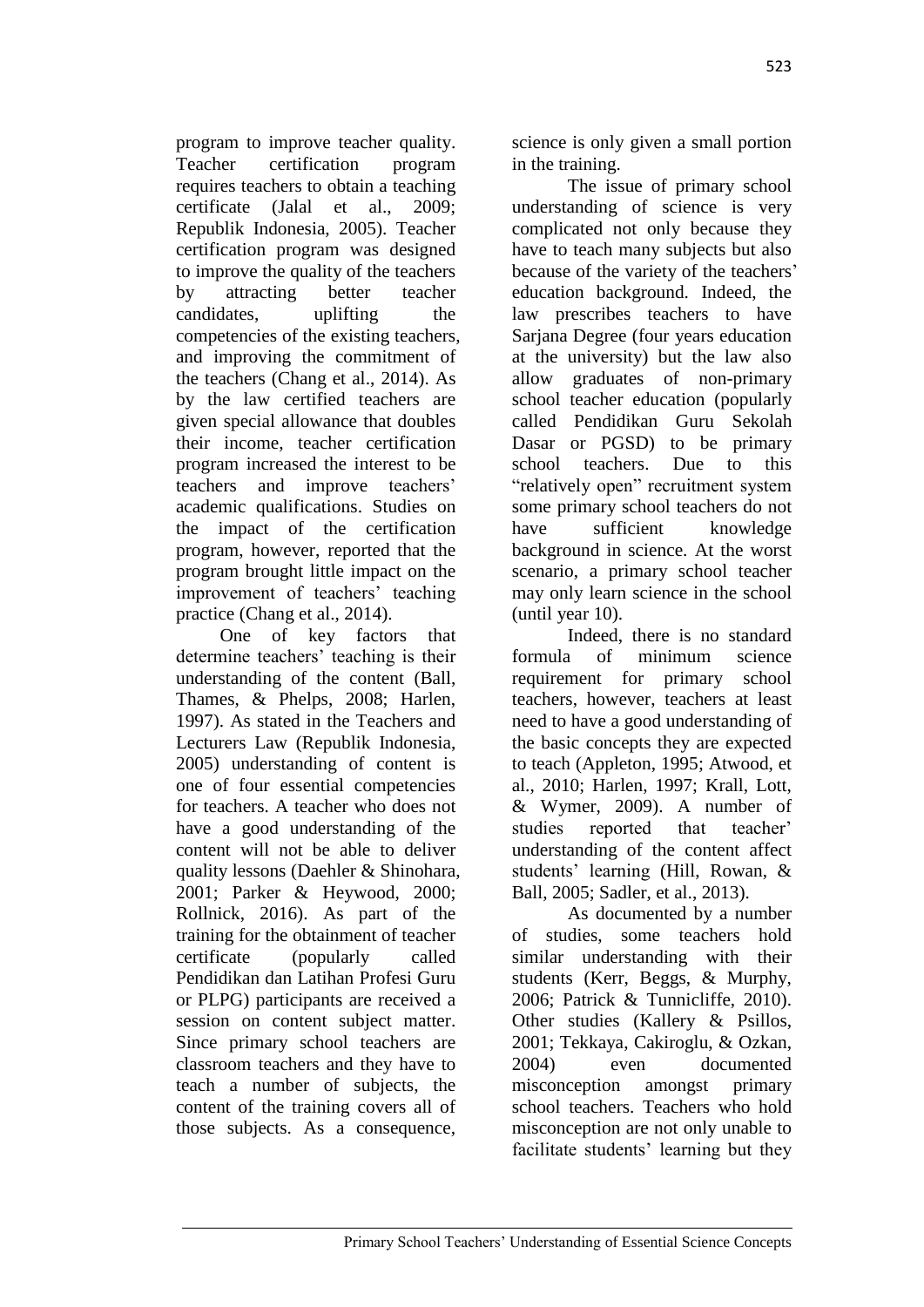will pass their misconception to their students.

Lack of understanding of content influence teachers Pedagogical Content Knowledge (PCK) since teacher have difficulties to blend their pedagogical knowledge and content knowledge (Appleton, 2008; Rollnick, 2016). Even when teacher have good pedagogical knowledge, they will not be able to develop effective teaching strategies for delivering the content (Parker & Heywood, 2000). As a result, teachers may base their teaching on their experience or imitating their teachers (Kerr et al., 2006). In addition, lack of understanding of content may also influence teachers' confidence to teach the content (Harlen, 1997; Tekkaya et al., 2004).

The lack of science knowledge background forced primary school teachers to rely on other sources for understanding science phenomena, such as common sense, everyday life practices, or books. Unfortunately, such strategy is not without a risk since those resources may present the science concepts inaccurately or the interpretation is inaccurate. As suggested by Mansour (2010). people interpretation of natural phenomena are influenced by their beliefs, including their religious beliefs.

Basically there are four main areas of science addressed in the primary school curriculum, namely living things and life processes, properties of matter, energy, and earth and space sciences (Kementerian Pendidikan dan Kebudayaan Republik Indonesia, 2016; Kementerian Pendidikan Nasional, 2006). The first area covers nearly 45% of the science content while the other three areas are equally distributed.

The main aim of this study is to identify primary school teachers' understanding of essentials science concepts taught at primary school. The research questions addressed are as follow: (1) How is the level primary school teachers' understanding of essentials science concepts?; (2) Is there particular area of science that present difficulties to teachers?

# **METHOD**

This study is a descriptive study using a survey method. Data were collected from 293 primary school teachers who participated in a ten-day professional certification program (PLPG) organized at Universitas Pendidikan Indonesia. All teachers are experienced teachers with at least five years teaching experience.

Teachers' understanding was assessed using a 20-item multiple choice test developed based on the four areas of science as prescribed in the school curriculum. The test also required teachers to write teachers' certainty of their answers. The items are mainly drawn from issues or phenomena commonly found in daily life. For example, the teachers are asked about the nutrient in an egg.

- Which part of an egg has more protein?
	- A. White part
	- B. Yellow part (yolk)
	- C. There is no difference

How convince are you with your answer?

- a. Strongly convince
- b. convince
- c. Not convince
- d. Not convince at all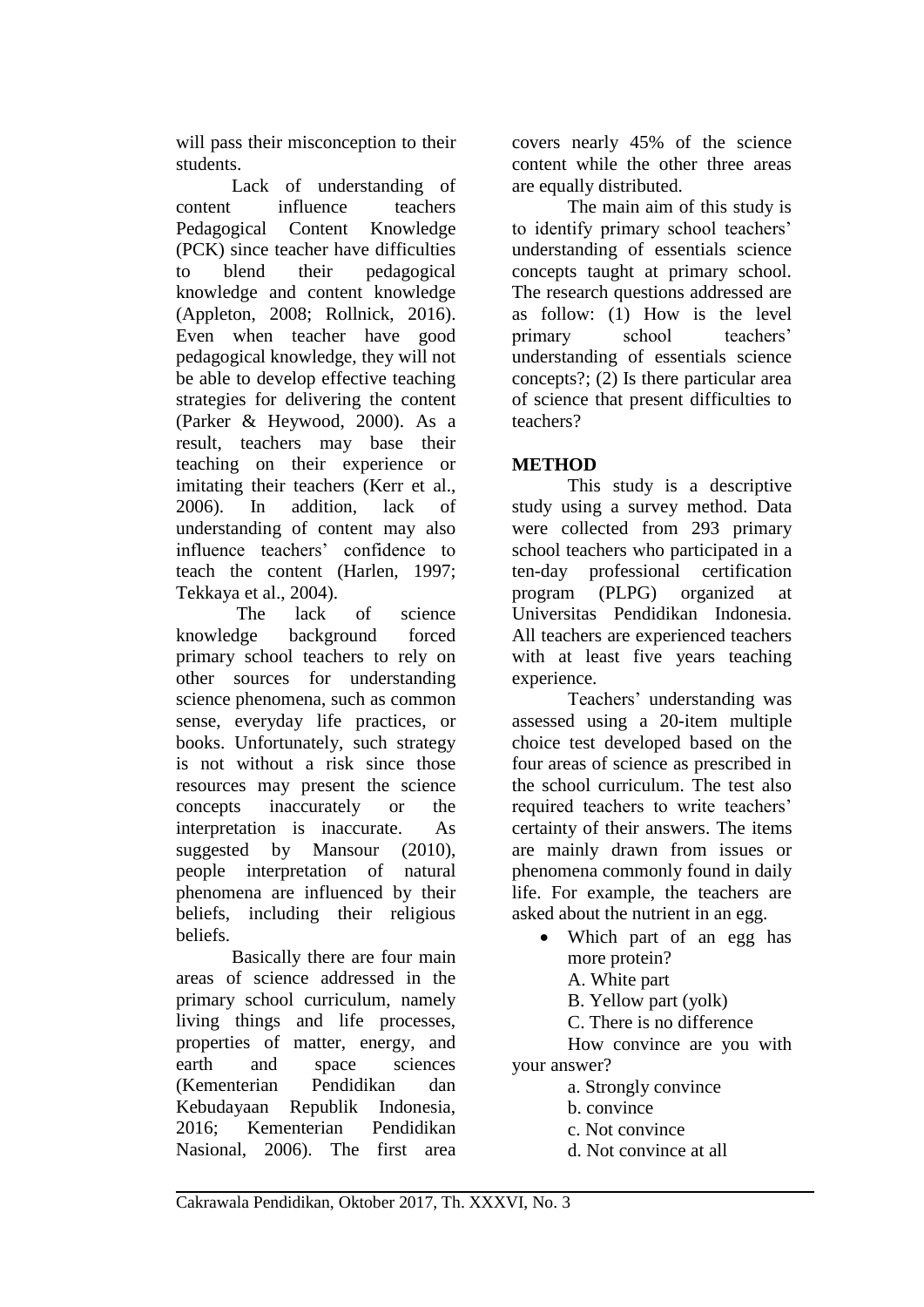After completing the test, some teachers were sampled for an interview. The interviews were conducted to explore further their understanding and their reasoning for the answers. The interviews were also designed to identify sources of teachers' misconceptions.

Responses of the respondents are analysed based on a framework developed by Hasan, Bagayoko and Kelley (1999) who classified an understanding into "understand" (correct answer + convince/strongly convince), "do not understand" (correct/incorrect answer + not convince/not convince at all) and "misconception" (incorrect answer + convince/strongly convince). Descriptive analyses were conducted to draw general feature of teachers' understanding as well as more detailed feature for each area and gender.

## **RESULTS AND DISCUSSION Result**

The analysis showed that the level of elementary teachers' understanding about essential science concepts is fairly low (Table 1). The results also revealed that 87% of the teachers scored only 50 or lower. This finding is almost similar to the results of previous studies (Balfakih, 2002; Papageorgiou, Stamovlasis, & Johnson, 2013).

Analysis of the confidence level of the teachers (Hasan et al., 1999) showed that only one third of teachers who were really understand the contents, while the rest of the teacher either did not understand and hold misconception (Figure 1).

Table 1. The Profile of Primary School Teachers Understanding of Science Concepts

| No. | Parameter                                   | Score       |
|-----|---------------------------------------------|-------------|
|     | Average                                     | 41,7        |
| 2.  | <b>Standard Deviation</b>                   | 9,7         |
| 3.  | Minimum score                               | 20          |
| 4.  | <b>Maximum Score</b>                        | 70          |
| 5.  | Number of participants with score $\leq 50$ | 255 teacher |
| 6   | Number of participants with score $> 50$    | 38 teacher  |



Figure 1. Percentage of Teachers' Understanding of Science Concepts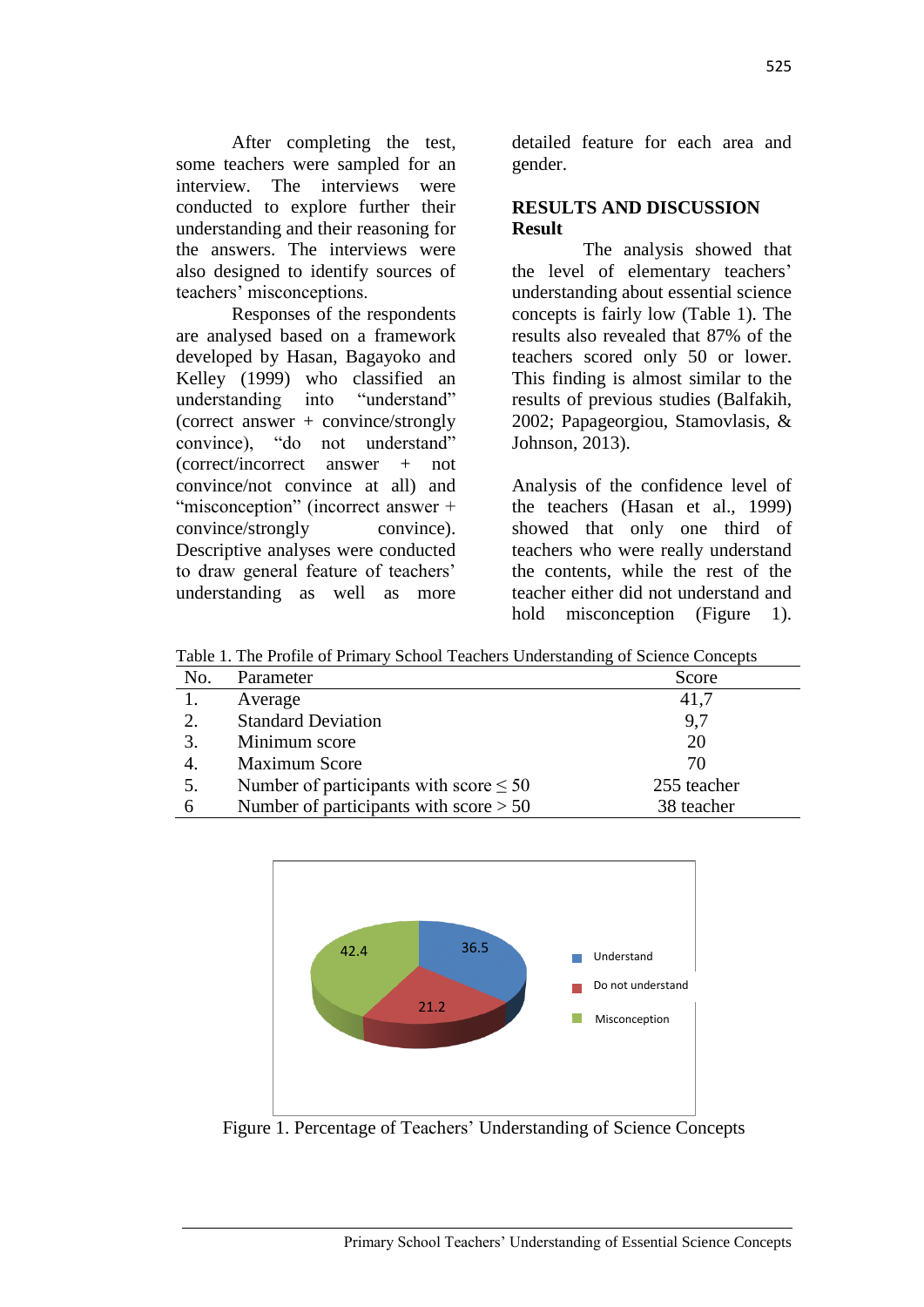More detailed analysis related to teachers' understanding to the four essential concepts showed that only 36% of the teachers really understand science concepts (Table 2). In three areas (living things and life processes, energy, and earth and space sciences) the teachers scored lower than 40. Those three concepts belong to abstract concepts which are difficult to be observed (White, 1994).

| No. | Group of content                    | Understand | Do not<br>understand | Misconception |
|-----|-------------------------------------|------------|----------------------|---------------|
|     |                                     |            |                      |               |
|     | Living things and life<br>processes | 25.5       | <b>18.0</b>          | 56.5          |
| 2.  | Properties of matter                | 48.5       | 20.9                 | 30.7          |
| 3.  | Energy                              | 35.0       | 13.7                 | 51.3          |
| 4.  | Earth and space science             | 36.8       | 32.0                 | 31.2          |
|     | Average                             | 36.5       | 21.2                 | 42.4          |

Table 2. Teachers Understanding of Four Science Areas

The concepts of "Living things and life processes" and "Properties of matter" give the highest misconception (more that 50% teacher hold misconception in these two areas). One of the questions asked related to "Living things and life processes" was the function of blood: "Which part of blood that transports food nutrient in human body?" Most of the teachers answered that food nutrient was transported by red blood cells. This answer is incorrect because as the main function of red blood cells is to transport gases (mainly oxygen and carbon dioxide), while food nutrient is dissolved and transported by blood plasm.

Related to the topic of energy, one of the questions was: "In the room temperature, what material is best to keep ice from melting?" Most of respondents chose aluminium foil as the best material, instead of thick wool. They thought that thick wool will make the ice

melts very quickly. They use an analogy that wool can keep the body warm in cold weather. They did not understand that the body is warm because the wool insulates heat released by the body and keeps it inside the blanket that makes us warm.

Gender analysis shows that there is no difference understanding between male and female teachers (Table 3). These results indicate that the low mastery of science concepts is a common phenomenon, both among female and male teachers. Moreover, this study challenges the common belief that male have higher interest and achievement in physical sciences compare to female (Hoffman, 2002). A possible explanation for the finding in this study is that female worked extra hard to understand science disregard they like it or not (Larson, et al., 2014) as it is common in Indonesian culture that female try to accept and meet the expectation of the society.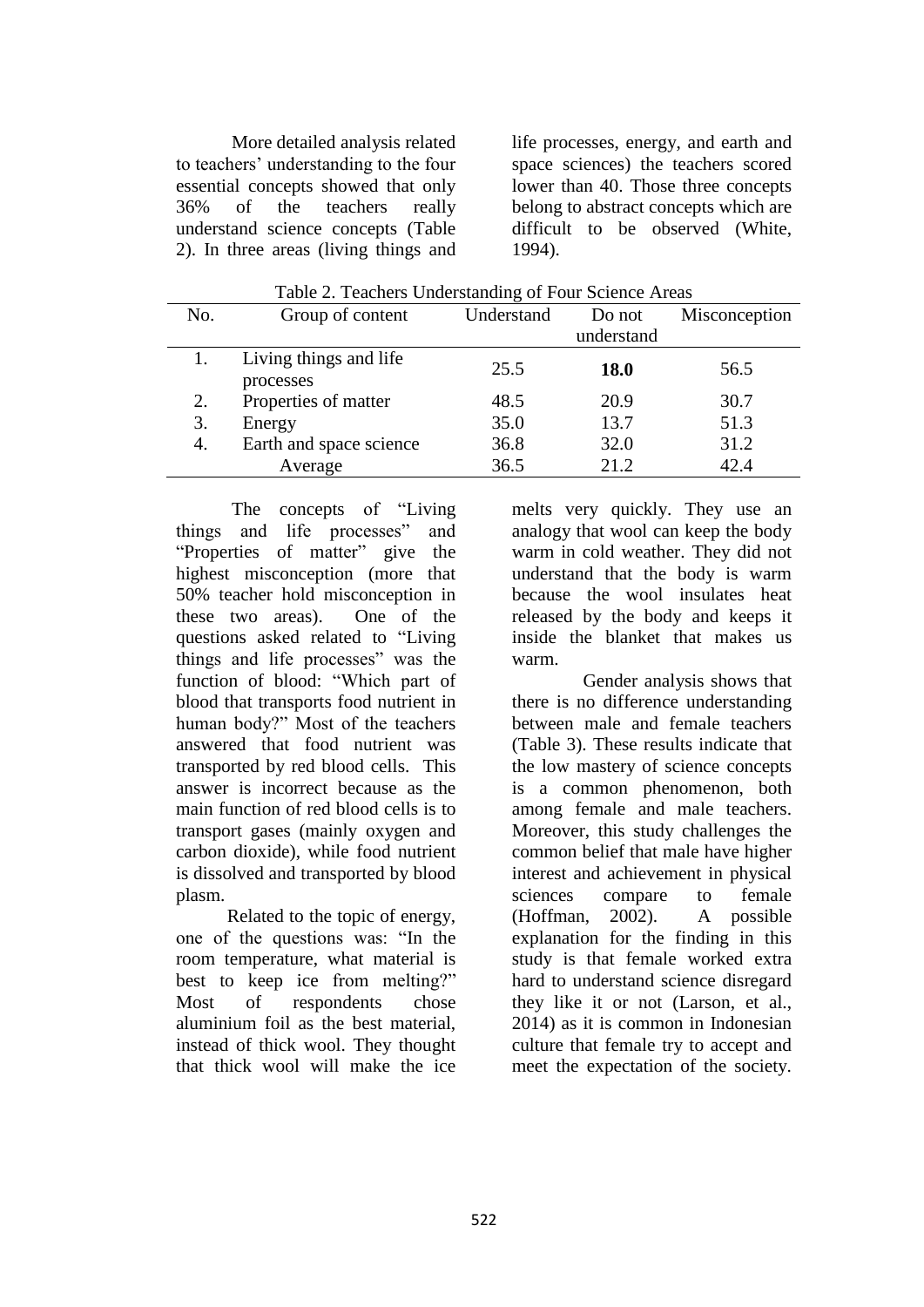| THOIC DI ITTOINGO DOOIOD OI ITMIO MIG I OINMIO TOMONOID |                                  |      |        |  |  |
|---------------------------------------------------------|----------------------------------|------|--------|--|--|
| No.                                                     | Group of content                 | Male | Female |  |  |
|                                                         | Living things and life processes |      | 32     |  |  |
|                                                         | Properties of matter             | 53   | 52     |  |  |
|                                                         | Energy                           | 44   | 44     |  |  |
|                                                         | Earth and space science          | 54   | 56     |  |  |
|                                                         | Average                          | 46   | 46     |  |  |
|                                                         |                                  |      |        |  |  |

Table 3. Average Scores of Male and Female Teachers

A more detailed analysis of the proportion for each category of understanding (understand, do not understand, and misconception) shows that male teachers tend to be more undecided than their colleague

female teachers (Figure 2). As shown in the figure, female teachers tend to be sure with their answers disregard whether or not the answers were correct.



Figure 2. Proportion of Female and Male Teachers for Each Category of Understanding

The results that there is no difference between male and female teachers' understanding (Table 3) and that female teachers tend to have more firmed answers (Figure 2) presents a contradiction with the common beliefs that females do not like science and that females tend to be undecided. This finding clearly challenges the mainstream belief about gender preferences in science and the need for feminist science education (Shah, 2012).

### **Discussion**

In general, the results of this study are consistent with previous studies that elementary school teachers' understanding of science is low (Atwood et al., 2010; Balfakih, 2002; Bulunuz & Jarret, 2010; Krall et al., 2009). In addition, the study also finds that some teachers, like their students, also hold misconceptions (Papageorgiou et al., 2013). As respondents of this study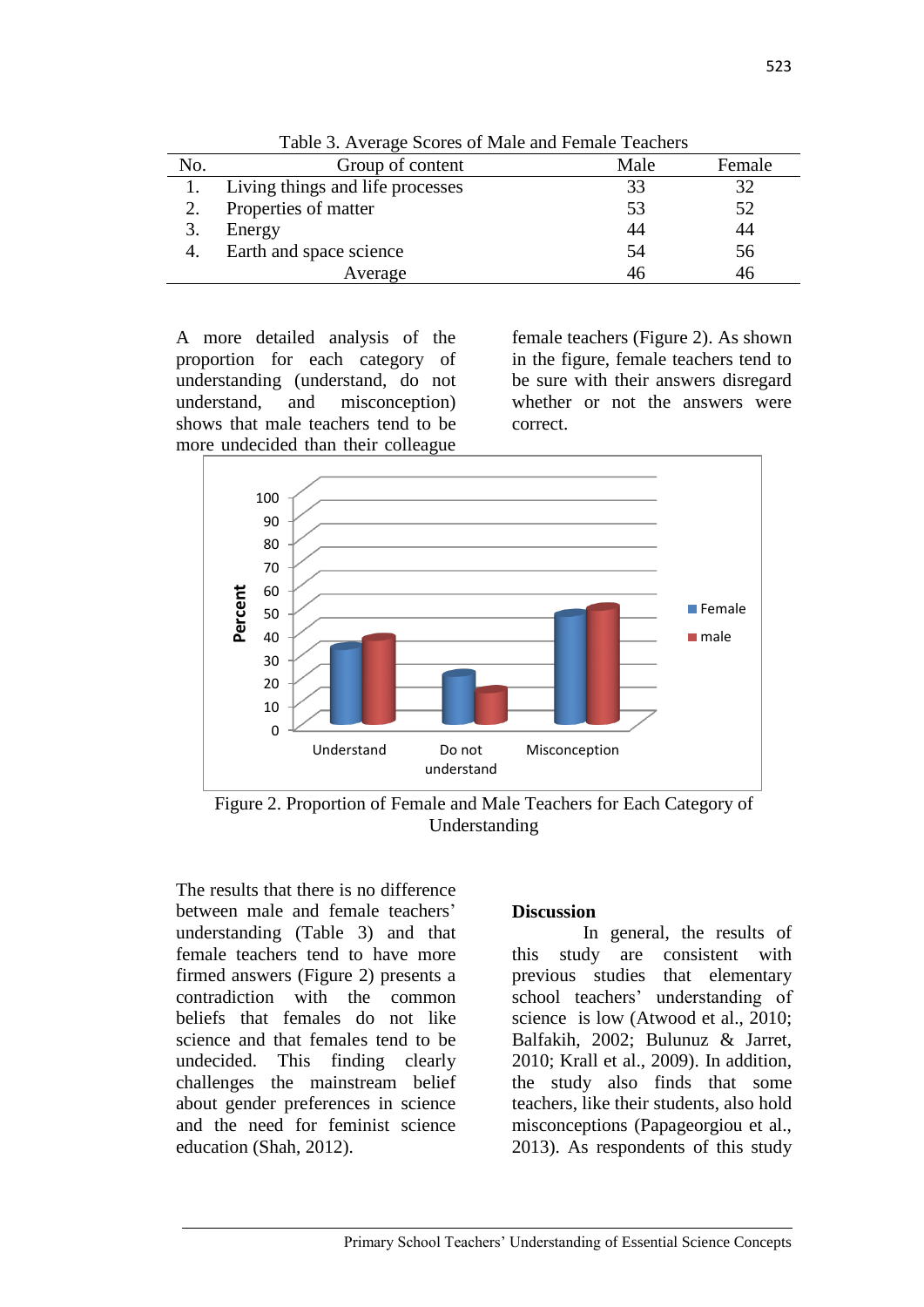are experienced teachers, it seems that increasing age and experience give little impact on the improvement of teachers' understanding (Großschedl, et al., 2014). The popular idiom in Indonesia that experience is the best teacher does not always apply to the teachers. Clearly there is a need for system that can facilitate teachers to learn from their experience.

We identify a number of sources that contribute to teachers' misconception, among other things are: text books, cultural practices in the society, and limited interpretation of the religious teaching. Although textbooks have been reviewed in many stages; however we still find some misconceptions in some books. In one of the student textbook published by the government we noted exactly the same misconception on the function of red blood cells: "Pada jonjot terdapat pembuluh darah. Setelah diserap, sari makanan akan diangkut oleh sel darah merah dan diedarkan ke seluruh sel tubuh melalui pembuluh darah" (Widodo, et al., 2009, p. 45). The book clearly says that food nutrients are transported by red blood cells, instead of blood plasm.

Cultural habits exist in society are also one of the factors that leads to misconceptions (Papageorgiou et al., 2013). A common example in Indonesia is the habit of people to take egg yolk (the yellow part of the egg) because it is believed that the yolk can make children grow better and adults become stronger. Because eggs are often associated with a good source of protein, many people think that the egg yolk is a source of protein, while the yolk is actually mostly fat.

Limited interpretation of religious teaching can also become a source of misconceptions. Many teachers believe that the number of ribs male is fewer than those of female because they believe that women are created from the rib of Adam, which mean that Adam and all male have fewer ribs than Eve and other females. This understanding is of course incorrect because the number of ribs of men and women is similar. This result is consistent with Mansour's statement (2010) that in religious communities, religious teachings can affect people understanding of the natural phenomena.

The fact that teachers' understanding of science concepts is fairly low suggests that there is an urgent need to improve teachers' content knowledge. Since primary education plays very important roles in building foundations for the next education levels, the issue of upgrading teachers' content knowledge is very critical. We suspect that one of the factors that make our students do not perform well in science (Martin et al., 2012; OECD, 2014) is the lack of solid science foundation in the primary education. In the workshop for the obtainment of teacher certificate (PLPG) for primary school teachers, it is allocated 30 hours for content (mathematics, science, Bahasa Indonesia, social studies, and civics education). As a result, science is allocated with 6 hours of training that certainly not enough to upgrade teachers' understanding of the science concepts.

Explaining teachers about the science concepts is certainly necessary to improve teachers' understanding of science concepts.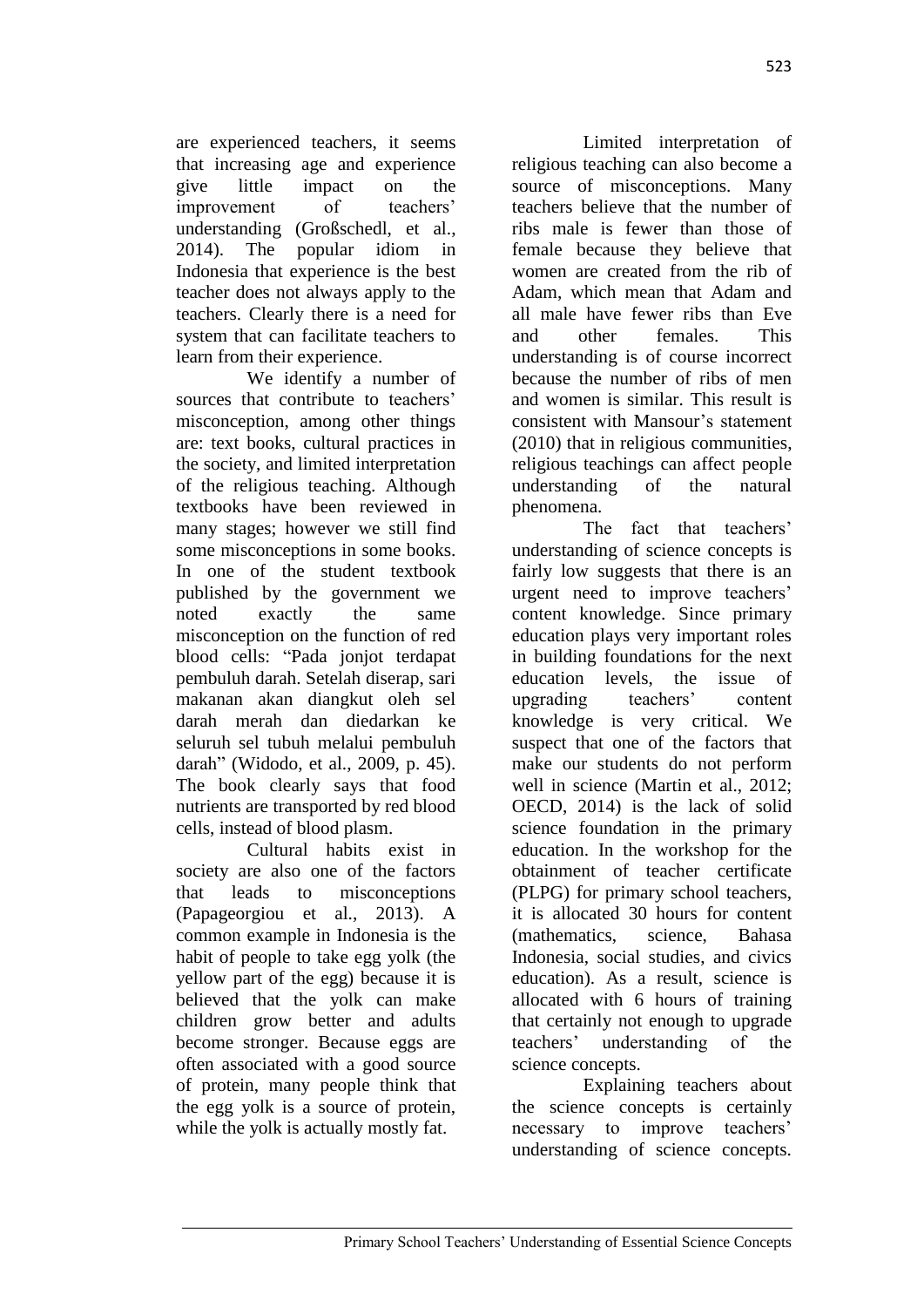Improvement of teachers' understanding, however, does not necessarily mean that it will improve teachers' competencies to teach science. A good training should lead to the improvement of teachers' knowledge to teach science effectively. Therefore, the training should focus more on developing teachers' PCK instead of content knowledge or pedagogical knowledge separately (Ball et al., 2008; Rollnick, 2016). The thinking paradigm that divides teacher competencies into pedagogical competencies and content competencies (Republik Indonesia, 2005) can lead to the ignorance of PCK as an integration of pedagogical and content knowledge. PCK is not just a mix of content knowledge and pedagogical knowledge, instead it is a new specific knowledge developed as an amalgam of content knowledge and pedagogical knowledge (Loughran, Berry, & Mulhall, 2012; Shulman, 1987).

Based on the finding of the study, we suggest that programs to improve the competence of teachers should be oriented toward the improvement of teachers' PCK rather than simply on separate content and pedagogy. Previous studies on PCK reveal that PCKbased professional development can improve the ability of teachers (Driel & Berry, 2012; Driel, De Jong, & Verloop, 2002; Park, Jang, & Chen, 2011). We argue that the problem faced by primary school teachers in implementing the new curriculum (Kurikulum 2013) is not just rooted at the lack of teachers' competencies on making teaching media, understanding the new curriculum, relating subjects into a theme, and using technology (Krissandi &

Rusmawan, 2015) but more importantly their lack of PCK. To facilitate the development of their PCK, teachers need feedback from peers and supervisors (Anwar, et al., 2016). For this reason, teacher professional development should include session on discussing teachers teaching practice and facilitate them to reflect on their practices.

# **CONCLUSION**

This study shows that primary school teachers' understanding of essential science concepts was low (41.7). Only 36.5% of the teachers really mastered the concepts, while the remaining of the teachers either do not understand (21.2%) or hold misconceptions (42.4%). The content least understood by the teachers are "Living organisms and life processes" and "Energy". The two areas consists of processes and abstract concepts that relatively difficult. Gender analysis shows that there is no difference in the level of understanding between male and female teachers.

Because the mastery of science concepts affect the ability of a teacher to teach science, this study suggests the need of more systematic programs to improve teachers' competencies to teach science. Teacher professional development programs should not present content and pedagogy as two separate contents; rather they should address them as an integrated knowledge of pedagogical content knowledge.

## **REFERENCES**

Anwar, Y., Rustaman, N. Y., Widodo, A., & Redjeki, S. 2016. Perkembangan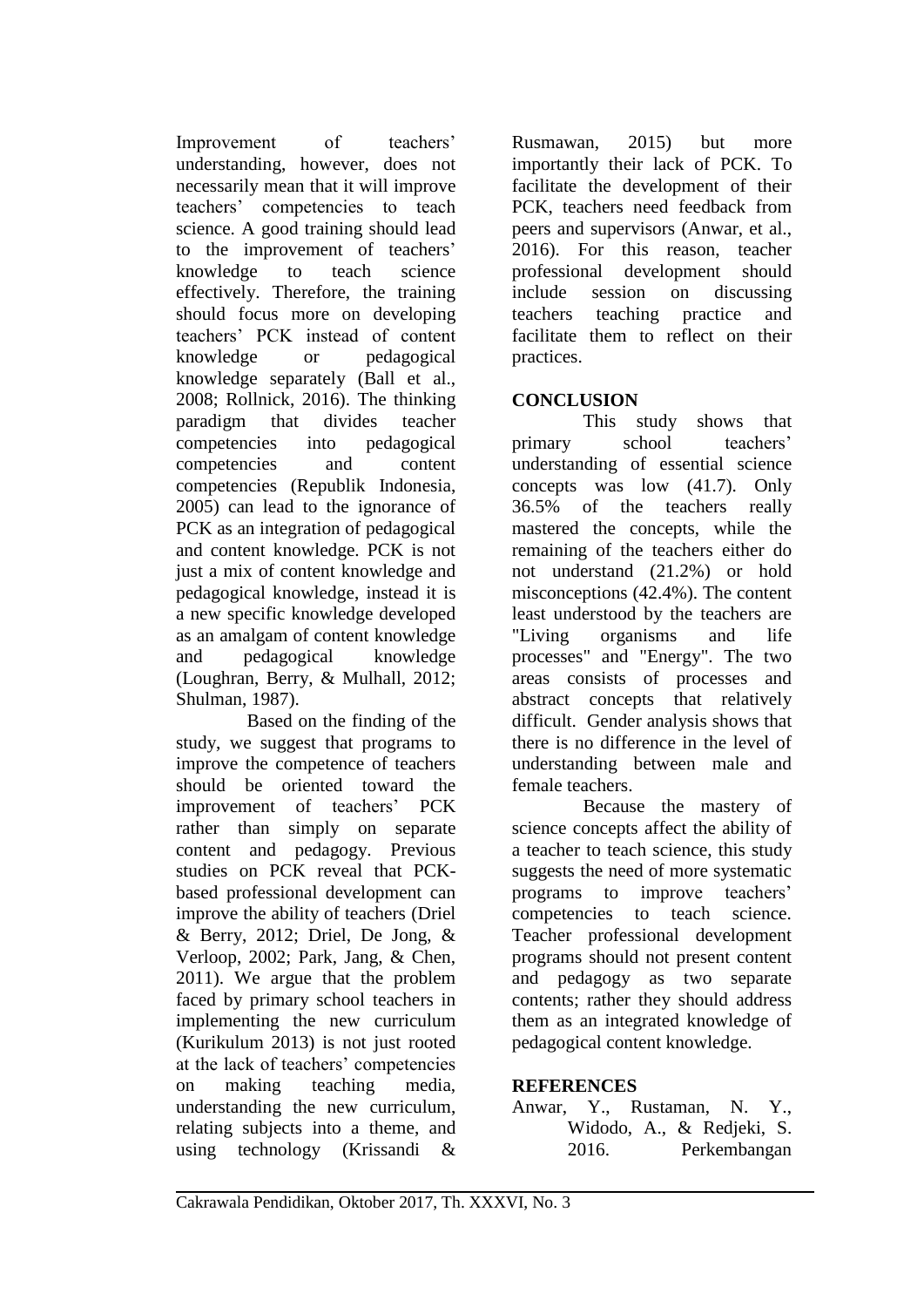kemampuan Pedagogical Content Knowledge calon guru biologi pada pendekatan konkuren. *Cakrawala Pendidikan, 25*(3), 349-356.

- Appleton, K. 1995. Students teachers confidence to teach science: is more science knowledge necessary to improve selfconfidence? *International Journal of Science Education, 17*(3), 357-369.
- Appleton, K. 2008. Developing science Pedagogical Content Knowledge through mentoring elementary teachers. *Journal of Science Teacher Education, 19*(6), 523-545.
- Atwood, R. K., Christopher, J. E., Combs, R. K., & Roland, E. E. 2010. In-service elementary teachers' understanding of magnetism concepts before and after non-traditional instruction. *Science Educator, 19*(1), 64- 76.
- Balfakih, N. F. 2002. An investigation of United Arab Emirates early elementary teachers' understanding of physical science concepts. *Journal of Faculty of Education, 17*(19), 3-25.
- Ball, D. L., Thames, M. H., & Phelps, G. 2008. Content knowledge for teaching: What makes it special? *Journal of Teacher Education, 59*(5), 389-407.
- Bulunuz, N., & Jarret, O. S. 2010. The effect oh hands-on learning stations in building American elementary teachers' understanding about earth and space science concepts. *Eurasio Journal of Mathematics, Science, & Technology Education, 6*(2), 85-99.
- Chang, M. C., Shaeffer, S., Al-Samarrai, S., Ragatz, A., B., de Ree, J., & Stevenson, R. 2014. *Teacher reform in Indonesia: The role of politics and evidence in policy making*. Washington DC: The World Bank.
- Daehler, K. S., & Shinohara, M. 2001. A complete circuit is a complete circle: Exploring the potential of case materials and methods to develop teachers' content knowledge and pedagogical content knowledge of science. *Research in Science Education, 31*(2), 267-288. doi:10.1023/A:10131493290 71.
- Driel, J. H. V., & Berry, A. 2012. Teacher professional development focussing on Pedagogical Content Knowledge. *Educational Researcher Journal, 41*(1), 26-28.
- Driel, J. H. V., De Jong, O., & Verloop, N. 2002. The development of preservice chemistry teachers' pedagogical content knowledge. *Science Education, 86*(4), 572-590.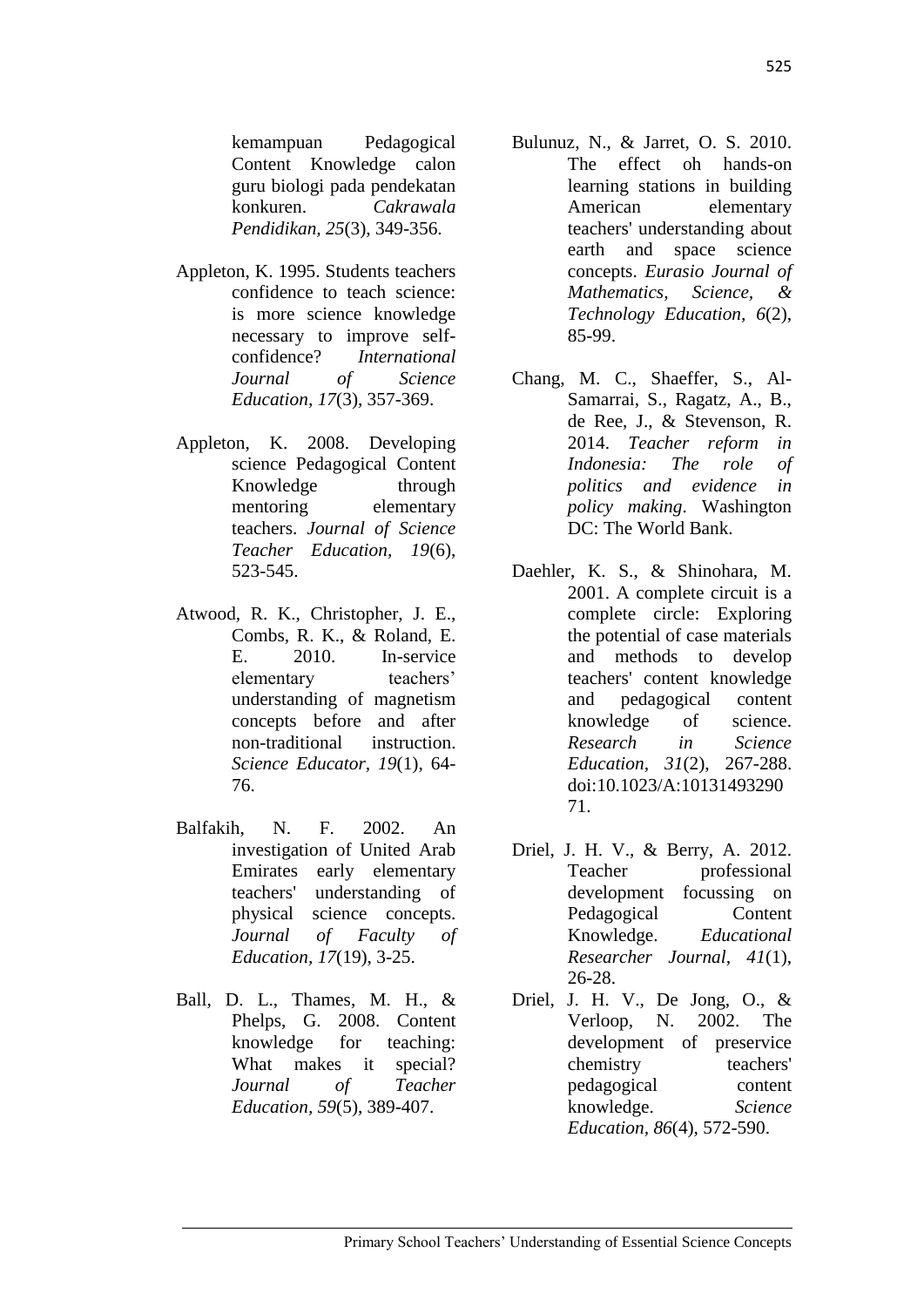- Großschedl, J., Mahler, D., Kleickmann, T., & Harms, U. 2014. Content-related knowledge of biology teachers from secondary cshools: Structure and learning opportunities. *International Journal of Science Education, 36*(14), 2335–2366.
- Harlen, W. 1997. Primary teachers' understanding in science and its impact in the classroom. *Research in Science Education, 27*(3), 323-337.
- Hasan, S., Bagayoko, D., & Kelley, E. L. 1999. Misconceptions and the certainty of response index (CRI). *Physics Education, 34*(5), 294-299.
- Hill, H. C., Rowan, B., & Ball, D. L. 2005. Effects of teachers' mathematical knowledge for teaching on student achievement. *American Educational Research Journal, 42*(2), 371-406.
- Hoffman, L. 2002. Promoting girls' interests and achievement in physics classes for beginners. *Learning and Instruction, 12*(4), 447-465.
- Jalal, F., Samani, M., Chang, M. C., Stevenson, R., Ragatz, A. B., & Negara, S. D. 2009. *Teacher certification in Indonesia: A strategy for teacher quality inprovement*. Jakarta, Indonisia: Departement Pendidikan Nasional Republik Indonesia.
- Kallery, M., & Psillos, D. 2001. Preschool teachers' content knowledge in science: their understanding of elementary science concepts and of issues raised by children's questions. *International Journal of Early Years Education, 9*(3), 165-179.
- Kementerian Pendidikan dan Kebudayaan Republik Indonesia. 2016. *Peraturan Menteri Pendidikan dan Kebudayaan nomer 21 tahun 2016 tentang Standar Isi Pendidikan Dasar dan Menengah*. Jakarta.
- Kementerian Pendidikan Nasional. 2006. *Peraturan Menteri Pendidikan Nasional nomer 22 tahun 2006 tentang Standar Isi*. Jakarta: Kementerian Pendidikan Nasional.
- Kerr, K., Beggs, J., & Murphy, C. 2006. Comparing children's and student teachers' ideas about science concepts. *Irish Educational Studies, 25*(3), 289-302.
- Krall, R. M., Lott, K. H., & Wymer, C. L. 2009. Inservice elementary and middle school teachers' conceptions of photosynthesis and respiration. *Journal of Science Teacher Education, 20*(1), 41-55.
- Krissandi, A. D. S., & Rusmawan. 2015. Kendala guru Sekolah Dasar dalam implementasi Kurikulum 2013. *Cakrawala Pendidikan, 34*(3), 457-467.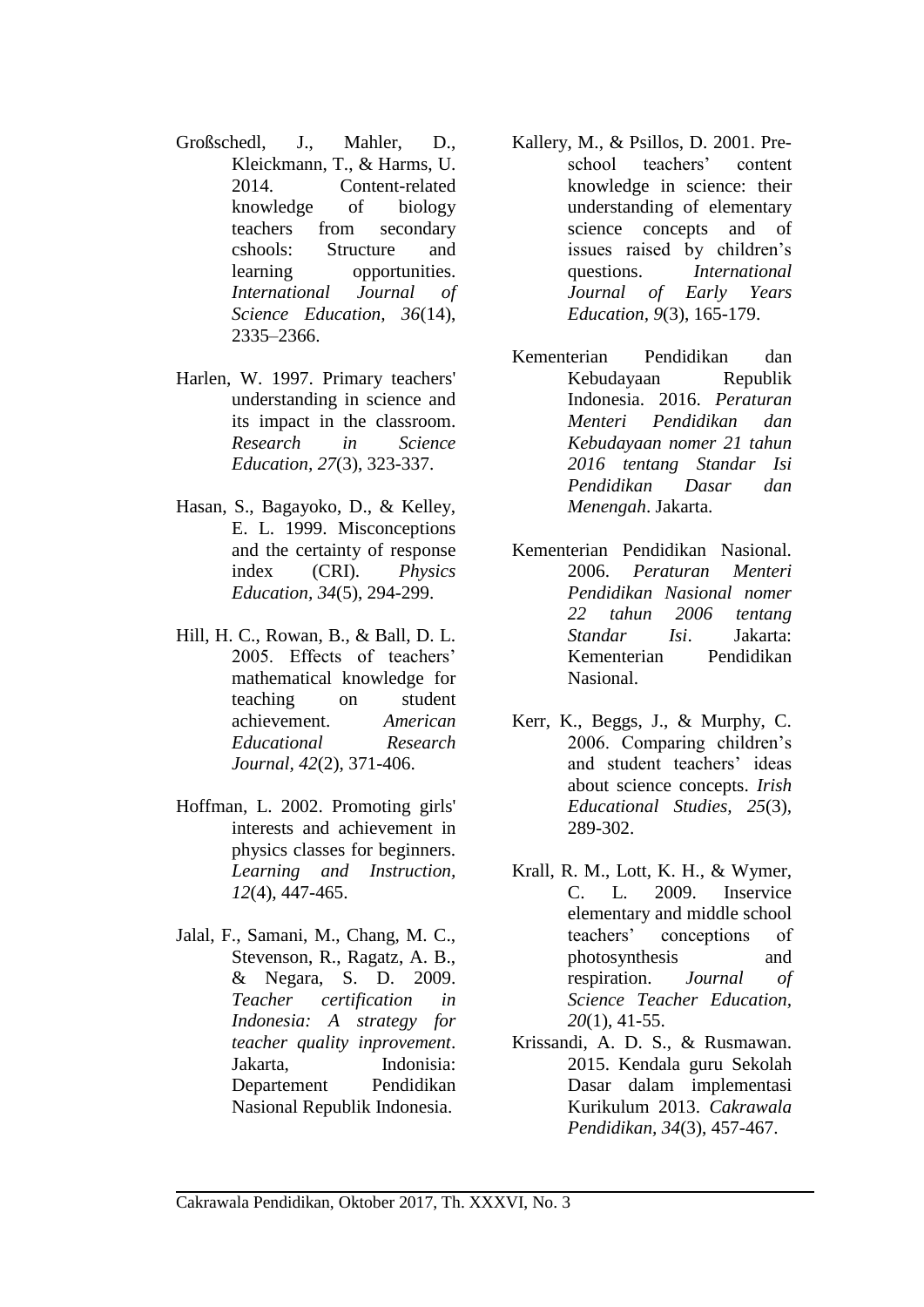- Larson, L. M., Stephen, A., Bonitz, V. S., & Wu, T.-F. 2014. Predicting science achievement in India: Role of gender, self-efficacy, interests, and effort. *Journal of Career Assessment, 22*(1), 89-101.
- Loughran, J., Berry, A., & Mulhall, P. 2012. *Understanding and developing science teachers' pedagogical content (* $2<sup>nd</sup>$  *ed.).* Rotterdam: Sense Publishers.
- Mansour, N. 2010. Science teachers' views of science and religion vs. the Islamic perspective: conflicting or compatible? *Science Education, 95*, 281- 309.
- Martin, M. O., Mullis, I. V. S., Foy, P., & Stanco, G. M. 2012. *TIMSS 2011 International Results in Science.* Chesnut Hill: International Association for the Evaluation of Educational Achievement.
- OECD. 2014. PISA 2012 results in focus: What 15-year-old know and they can do with what they know.
- Papageorgiou, G., Stamovlasis, D., & Johnson, P. 2013. Primary teachers' understanding of four chemical phenomena: Effect of an in-service training course. *Journal of Science Teacher Education, 24*(4), 763–787.
- Park, S., Jang, J. Y., & Chen, Y. C. 2011. Is pedagogical content

knowledge (PCK) necessary for reformed science teaching? evidence from an empirical study. *Research in Science Education, 41*, 245- 260. doi:10.1007/s11165- 009-9163-8.

- Parker, J., & Heywood, D. 2000. Exploring the relationship between subject knowledge and pedagogic content knowledge in primary teachers' learning about forces. *International Journal of Science Education, 22*(11), 89-111.
- Patrick, P. G., & Tunnicliffe, S. D. 2010. Science teachers' drawing of what inside the human body. *Journal of Biological Education, 44*(2), 81-87.
- Republik Indonesia. (2005). *Undang-Undang Republik Indonesia nomer 14 tahun 2005 tentang Guru dan Dosen*. Jakarta: Republik Indonesia.
- Rollnick, M. 2016. Learning about semi conductor for teachingthe role played by content knowledge in pedagogical content knowledge (PCK) development. *Research in Science Education*, 1-36. doi:10-1007/s11165-016- 9530-1.
- Sadler, P. M., Sonnert, G., Coyle, H. P., Cook-Smith, N., & Miller, J. L. (2013). The influence of teachers' knowledge on student learning in Middle School Physical Science Classrooms. *American*